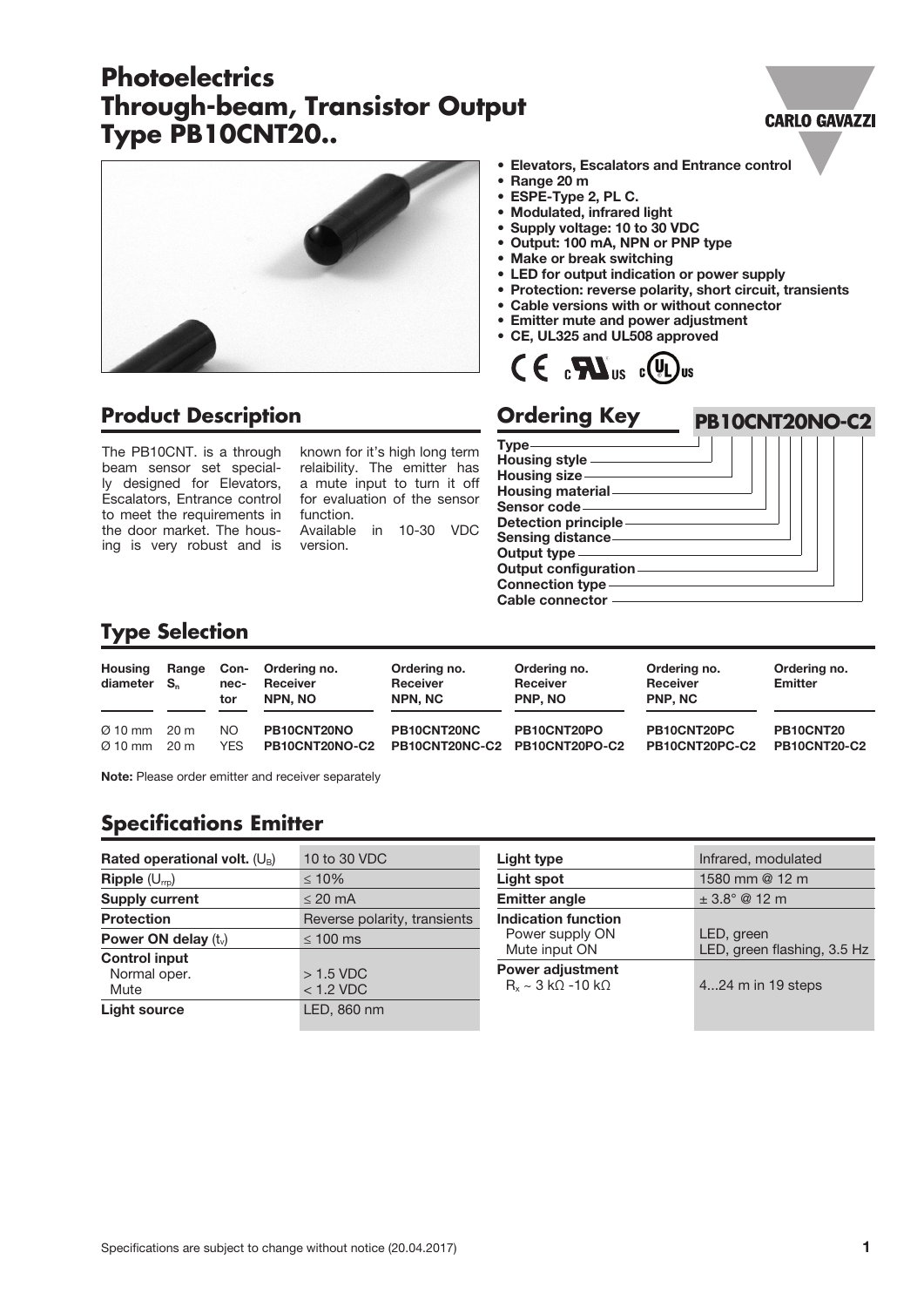

# **Specifications Receiver**

| Rated operating dist. $(S_n)$                                           | $20 \text{ m}$                                                 |  |  |
|-------------------------------------------------------------------------|----------------------------------------------------------------|--|--|
| <b>Blind zone</b>                                                       | <b>None</b>                                                    |  |  |
| Temperature drift                                                       | $\leq$ 0.4%/°C                                                 |  |  |
| Hysteresis (H)                                                          | $3 - 20%$                                                      |  |  |
| Rated operational volt. $(U_B)$                                         | 10 to 30 VDC (ripple included)                                 |  |  |
| $\mathsf{Ripple}\left(\bigcup_{\text{rrp}}\right)$                      | $\leq 10\%$                                                    |  |  |
| No load supply current $(I_0)$                                          | ≤ 16 mA                                                        |  |  |
| <b>Output current</b><br>Continuous (I <sub>e</sub> )<br>Short-time (I) | $\leq 100$ mA<br>$\leq 100$ mA,<br>(max. load capacity 100 nF) |  |  |
| Minimum operational current $(I_m)$                                     | 0.5 <sub>m</sub> A                                             |  |  |
| <b>OFF-state current</b> $(I_r)$                                        | $≤100 \mu A$                                                   |  |  |
| Voltage drop $(U_d)$                                                    | $\leq$ 1.6 VDC @ 100 mA                                        |  |  |
| Protection                                                              | Short-circuit, reverse pola-<br>rity, transients               |  |  |

| <b>Utility category</b><br>DC12                            | Control of resistive loads<br>and solid state loads with |  |  |
|------------------------------------------------------------|----------------------------------------------------------|--|--|
| DC13                                                       | optical insulation<br>Control of electromagnets          |  |  |
| Ambient light                                              | > 80.000 Lux (EN60947-5-2)                               |  |  |
| Detection angle                                            | $\pm 2.9^{\circ}$ @ 12 m                                 |  |  |
| <b>Operating frequency (f)</b>                             | 100 Hz                                                   |  |  |
| <b>Response time</b> $OFF-ON(t_{ON})$<br>$ON-OFF(t_{OFF})$ | $\approx 6.5$ ms<br>$\approx$ 3.5 ms                     |  |  |
| Power ON delay $(t_v)$                                     | $\leq 100$ ms                                            |  |  |
| <b>Output function</b><br>NPN or PNP                       | Make or break (NO or NC)                                 |  |  |
| Indication function<br>Output ON                           | LED, yellow                                              |  |  |

# **General Specifications**

| <b>Environment</b>                                |                                                                                              | <b>Surge (EN 61000-4-5)</b>                           |                                                                |  |
|---------------------------------------------------|----------------------------------------------------------------------------------------------|-------------------------------------------------------|----------------------------------------------------------------|--|
| Overvoltage category                              | III (IEC 60664/60664A,<br>60947-1)                                                           | Power-supply<br>Sensor output                         | $> 1$ kV (with 500 $\Omega$ )<br>$> 1$ kV (with 500 $\Omega$ ) |  |
| Pollution degree                                  | 3 (IEC 60664/60664A,                                                                         |                                                       |                                                                |  |
|                                                   | $60947 - 1$                                                                                  | Wire conducted disturbances                           |                                                                |  |
| Degree of protection                              | IP67 (IEC 60529; EN60947-1)                                                                  | (EN 61000-4-6)                                        | $>10$ Vrms                                                     |  |
|                                                   | 1, 2, 3, 4, 6, 12, 13 (NEMA<br>types)                                                        | Power-frequency magnetic<br>fields (EN 61000-4-8)     |                                                                |  |
|                                                   |                                                                                              | Continous                                             | $>$ 30 A/m, 38 $\mu$ tesla                                     |  |
| <b>Temperature</b>                                |                                                                                              | Short-time                                            | > 300 A/m, 380 µ tesla                                         |  |
| Operating<br>Storage                              | -20° to +50°C (-4° to +122°F)<br>$-25^{\circ}$ to $+80^{\circ}$ C (-13° to $+176^{\circ}$ F) | <b>Vibration (IEC 60068-2-6)</b>                      | 10 to 150 Hz, 1 mm / 15 g                                      |  |
|                                                   |                                                                                              | <b>Shock (IEC 60068-2-27)</b>                         | 30 G / 11 ms, 6 pos, 6 neg<br>per axis                         |  |
| <b>Rated insulation voltage</b>                   | 75 VDC                                                                                       |                                                       |                                                                |  |
| Dielectric test voltage                           | 500 Vac rms (EN60947-1)                                                                      | Free fall (IEC 60068-2-31)                            | 2 times from 1 m<br>100 times from 0.5 m                       |  |
| Rated impulse withstand test                      | 800 V (1.2 / 50 µs) (EN60947-1)                                                              |                                                       |                                                                |  |
| <b>ESPE</b>                                       | Type 2                                                                                       | Pig-tail connector (-C2)                              | 3-pol micro MATE-N-LOK<br>Series, AMP/TE                       |  |
| $PFH_{d}$                                         | $6 \times 10^{-8}$ failure per hour                                                          |                                                       |                                                                |  |
|                                                   | (worst case SRP for CS)                                                                      | <b>Housing material</b>                               |                                                                |  |
| <b>Diagnostic coverage</b>                        | 99 % (EN13849-1: 2008)                                                                       | Body                                                  | PC black                                                       |  |
| Performance level                                 | C (EN13849-1: 2008)                                                                          | <b>Connection</b>                                     |                                                                |  |
| <b>MTTF</b> <sub>d</sub> (worst case full sensor) | 345 Years                                                                                    | Cable                                                 | PVC, Emitter: grey /                                           |  |
|                                                   | (worst case full receiver)                                                                   |                                                       | Receiver: black.                                               |  |
|                                                   | EN ISO 13849-1, SN 29500                                                                     |                                                       | 5 m, 3 x 0.14 mm <sup>2</sup> , Ø 2.9 mm                       |  |
|                                                   | 412 Years                                                                                    | Weight                                                |                                                                |  |
|                                                   | (worst case full emitter)                                                                    | Emitter                                               | 80q                                                            |  |
|                                                   | EN ISO 13849-1, SN 29500                                                                     | Receiver                                              | 80 <sub>g</sub>                                                |  |
| Electrostatic discharge                           |                                                                                              | <b>CE-marking</b>                                     | EN12445, EN12453,                                              |  |
| (EN61000-4-2)                                     |                                                                                              |                                                       | EN12978, EN 60947-5-2                                          |  |
| Contact discharge                                 | $>12$ kV                                                                                     | <b>UL-Approval</b><br>$\mathbf{R}_\mathrm{a}$         | <b>UL325</b>                                                   |  |
| Air discharge                                     | $> 8$ kV                                                                                     | $_{c}(\widehat{\mathbf{\mathsf{U}}}_{\mathsf{L}})$ us | UL508, CSA-C22.2 No.247                                        |  |
| <b>Radiated RF electromagnetic</b>                |                                                                                              |                                                       |                                                                |  |
| <b>fields</b> (EN 61000-4-3)                      | $>10$ V/m                                                                                    |                                                       |                                                                |  |
| Electrical fast transients/burst                  |                                                                                              |                                                       |                                                                |  |
| (EN 61000-4-4)                                    | $±$ 4 kV                                                                                     |                                                       |                                                                |  |
|                                                   |                                                                                              |                                                       |                                                                |  |
|                                                   |                                                                                              |                                                       |                                                                |  |
|                                                   |                                                                                              |                                                       |                                                                |  |
|                                                   |                                                                                              |                                                       |                                                                |  |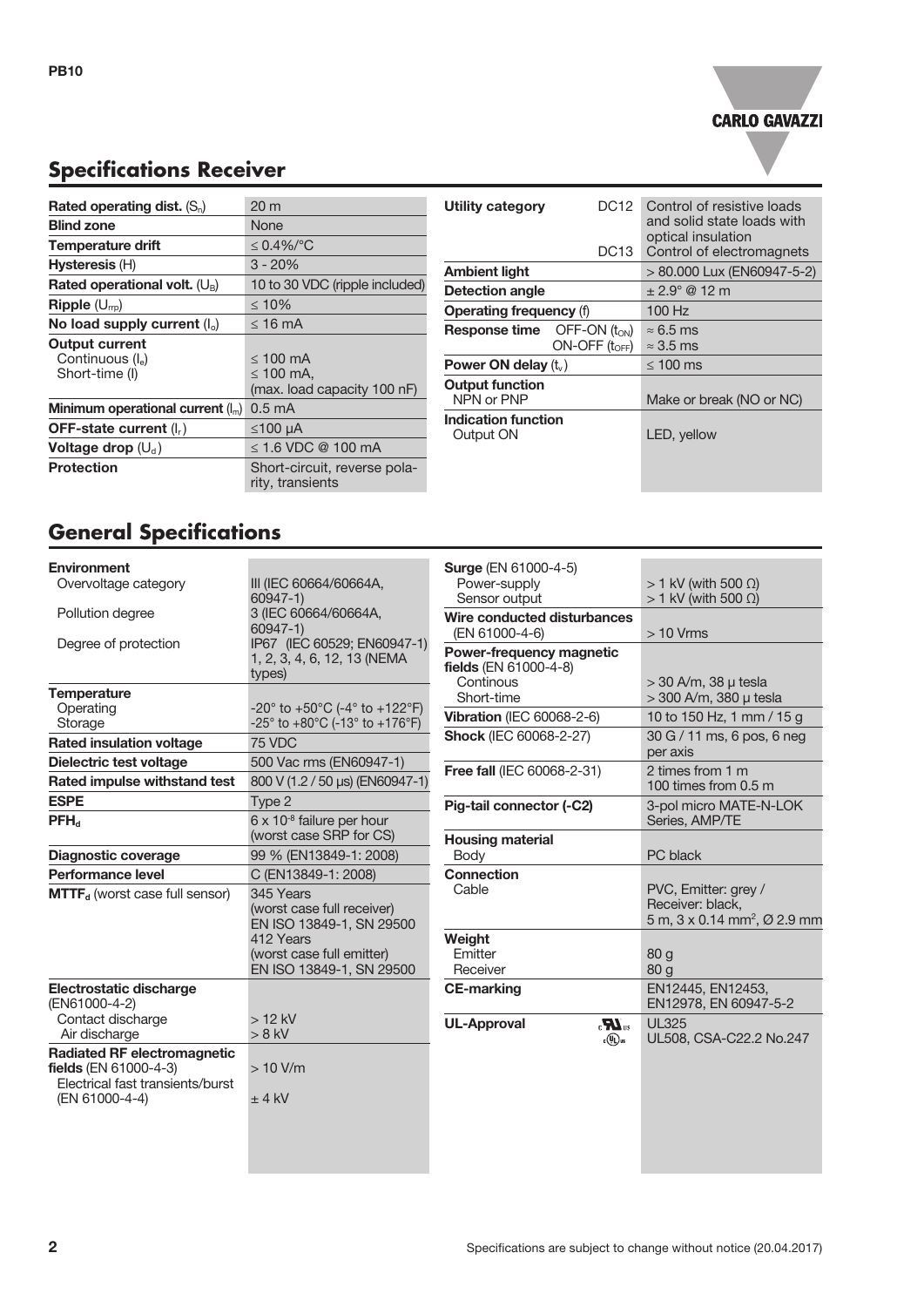

# **Operation Diagram**

| $tv = Power ON$ delay<br>Power supply |            |        |  |
|---------------------------------------|------------|--------|--|
| Target emitter present                |            |        |  |
| Object present                        |            |        |  |
| Break (NC) Output ON                  | $+$ tv $+$ |        |  |
| Make (NO) Output ON                   |            | $+tv+$ |  |
| Mute active $\leq$ 1.2 VDC            |            |        |  |

## **Dimensions**